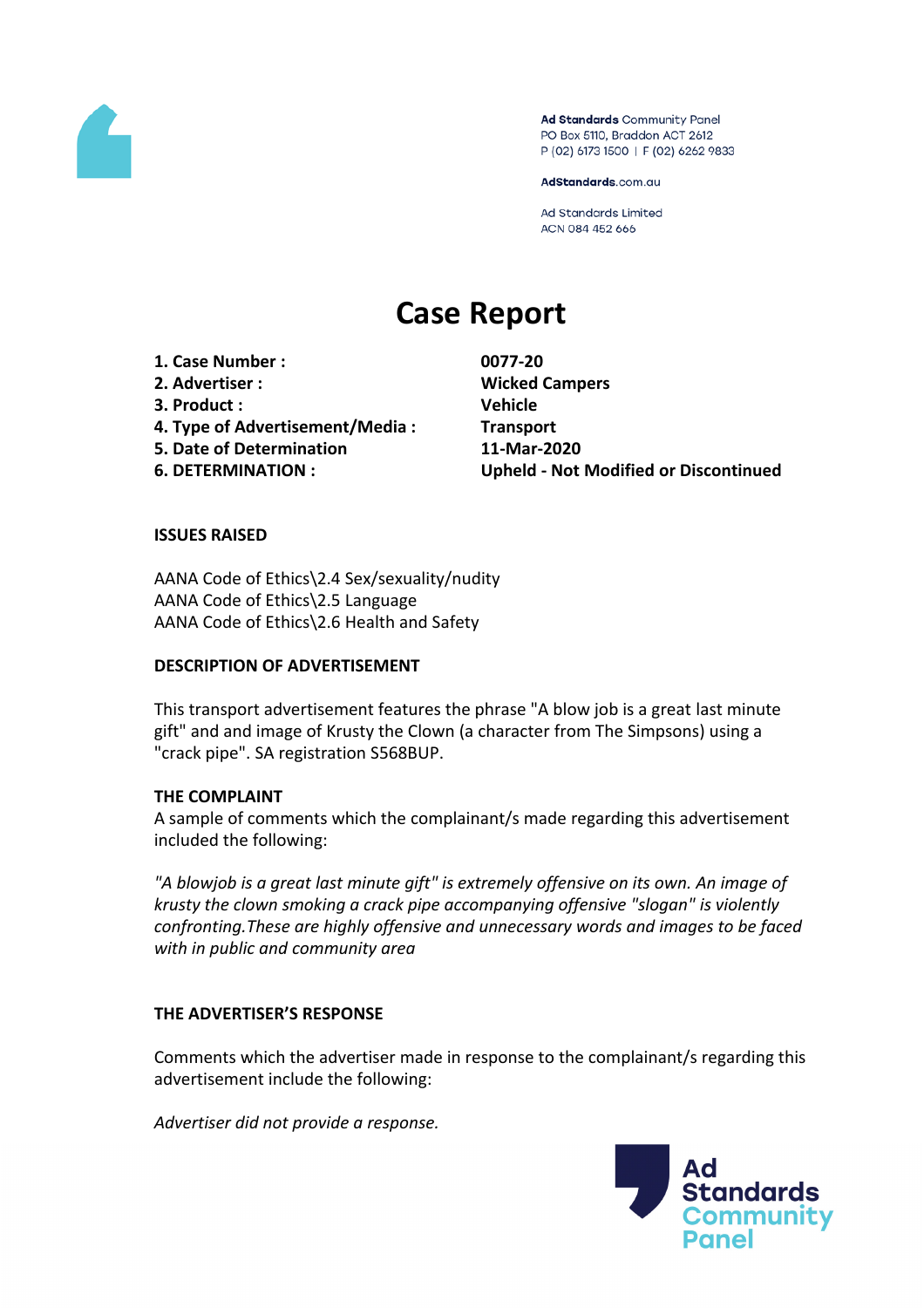

### **THE DETERMINATION**

The Ad Standards Community Panel (the Panel) considered whether this advertisement breaches Section 2 of the AANA Code of Ethics (the Code).

The Panel noted the complainant's concern that vehicle featured offensive and unnecessary words and images.

The Panel viewed the advertisement and noted the advertiser had not provided a response.

The Panel considered whether the advertisement was in breach of Section 2.4 of the Code. Section 2.4 of the Code states: "Advertising or Marketing Communications shall treat sex, sexuality and nudity with sensitivity to the relevant audience".

The Panel noted that as the advertisement is on a motor vehicle the relevant audience is likely to be broad and would include children.

The Panel noted the complainant's concern that the advertisement contains a sexual reference which is inappropriate for a broad audience that would include children.

The Panel noted that the advertisement refers to a 'blowjob' and considered that this is an explicit reference to a sexual act and that this was a depiction of material which puts the issue of sex before the community in a manner which is offensive and inappropriate.

The Panel noted that it had considered the same slogan on a van in case 0103-15, in which:

"The Board considered that most members of the community would find the use of the description of a specific sex act to be distasteful and considered that overall the current advertisement was sexually explicit and did not treat the issue of sex, sexuality and nudity with sensitivity to the relevant broad audience which would include children."

Consistent with the previous determination, the Panel considered that the advertisement did not treat the issue of sex, sexuality and nudity with sensitivity to the relevant broad audience and that the advertisement did breach Section 2.4 of the Code.

The Panel then considered whether the advertisement was in breach of Section 2.5 of the Code. Section 2.5 of the Code states: "Advertising or Marketing Communications shall only use language which is appropriate in the circumstances (including appropriate for the relevant audience and medium). Strong or obscene language shall be avoided".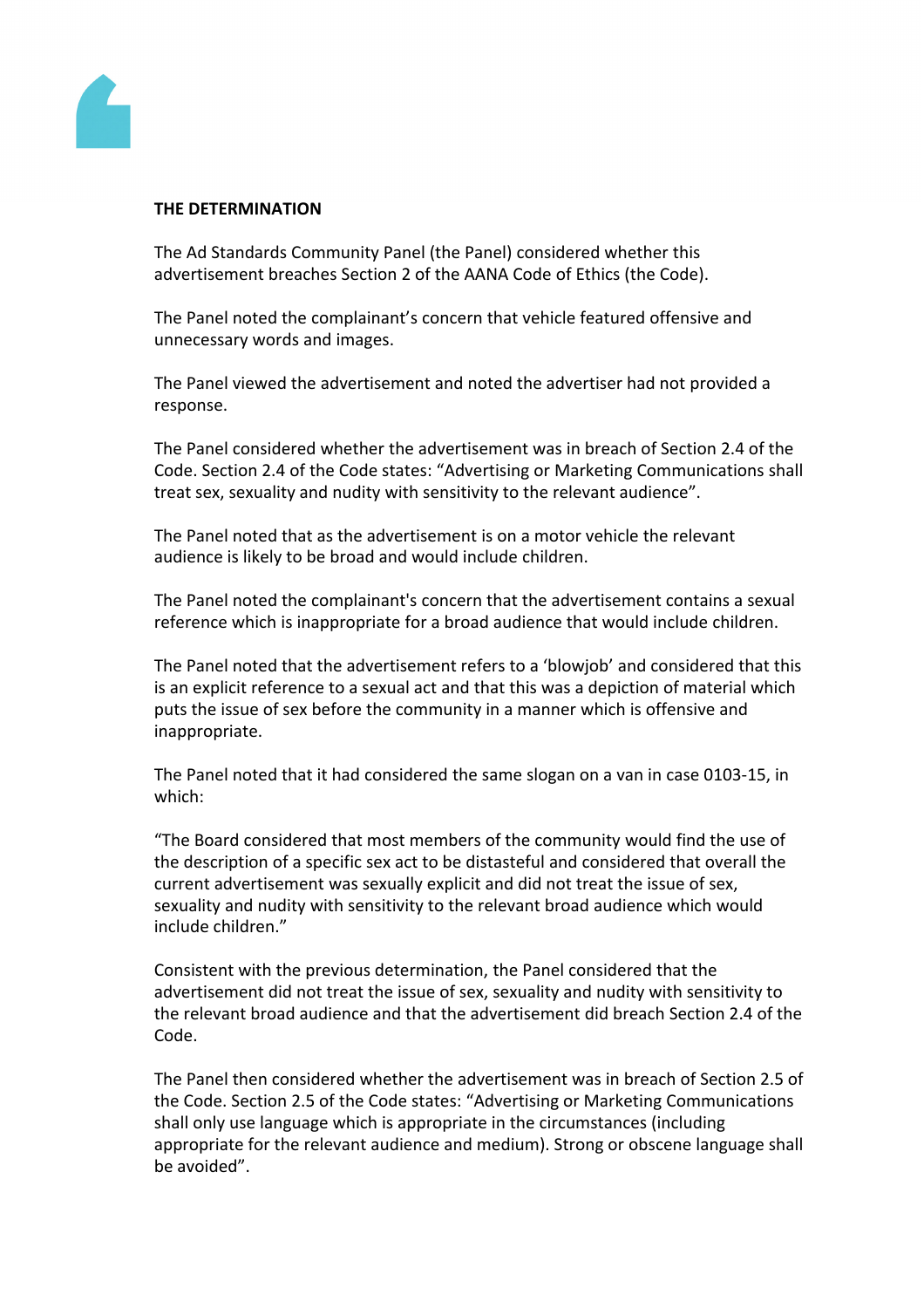

The Panel noted that in case 0103-15:

"The Board noted that the advertisement uses the sexual phrase 'blow job' and considered that this reference to a sexual act is not appropriate for the back of a mobile van. The Board considered that the phrase 'blow job' is language which is not appropriate in the circumstances and determined that the advertisement did breach section 2.5 of the Code."

Consistent with the previous determination, the Panel considered that the advertisement did feature language which is not appropriate in the circumstances and determined that the advertisement did breach section 2.5 of the Code.

The Panel considered Section 2.6 of the Code. Section 2.6 of the Code states: "Advertising or Marketing Communications shall not depict material contrary to Prevailing Community Standards on health and safety".

The Panel noted that the advertisement appeared to depict the Simpson's character Krusty the clown smoking a crack pipe. The Panel considered that the most likely interpretation of this image is that the Character is smoking crack cocaine. The Panel noted that cocaine use, distribution and possession is illegal in Australia.

The Panel noted that it must determine whether the messaging on the campervan is contrary to prevailing community standards on Health and Safety.

The Panel noted that it had previously considered an image on the side of a campervan featuring the Muppet characters smoking illegal drugs in case 0495-18. In this case:

"The Panel considered that the advertisement is making light of drug use by using a well-known children's nursery rhyme's structure and an image of well-known children's program characters.

The Panel considered that the advertisement glamorises drug use and trivialises an important issue by suggesting that the use of illegal drugs is not something to be taken seriously.

The Panel considered that many members of the community would consider an illegal substance contrary to Prevailing Community Standards on health."

Consistent with the previous determination, the Panel considered that the current advertisement glamorised drug use and suggests that the use of illegal drugs is not a serious issue.

The Panel considered that the use of a Simpsons' character in combination with the bright colouring of the van would likely attract the attention of children. The Panel considered that most members of the community would consider the promotion of